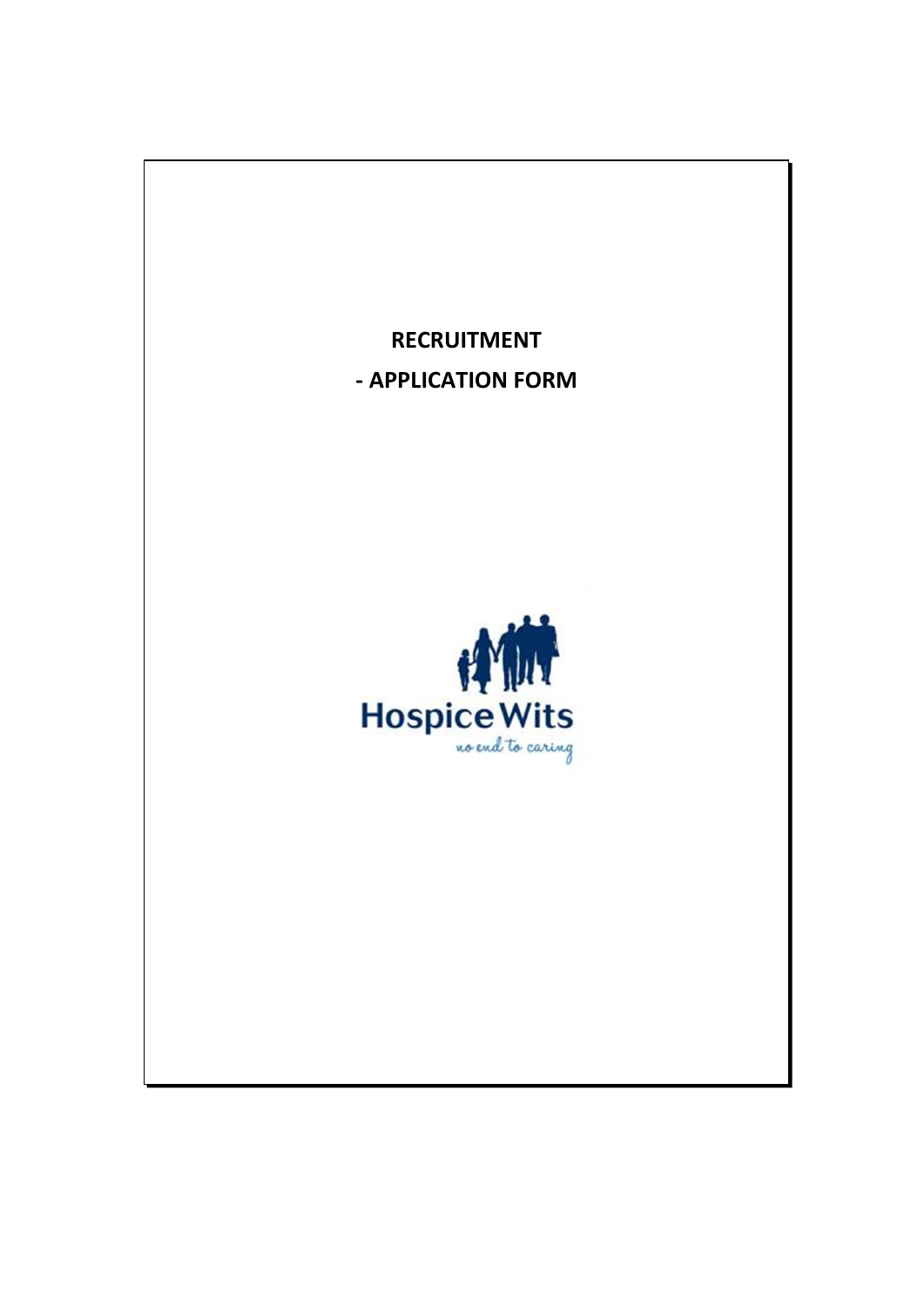

## **EMPLOYMENT APPLICATION FORM**

. *questions, please contact the HR Department.Thank you for your interest in applying to HospiceWits. By completing this form you will assist us to give your application our full consideration. It will be handled in the strictest confidence. If you have any objections to any of the*

| <b>Position applied for:</b>                                                                                                                                                                                                                                                                                                                                                                                     |                                                       |  |  |                  |  |                  |                 |                          |        |               |                |                 |  |                | Date:                  |                  |  |                            |       |  |                         |                            |  |               |    |  |
|------------------------------------------------------------------------------------------------------------------------------------------------------------------------------------------------------------------------------------------------------------------------------------------------------------------------------------------------------------------------------------------------------------------|-------------------------------------------------------|--|--|------------------|--|------------------|-----------------|--------------------------|--------|---------------|----------------|-----------------|--|----------------|------------------------|------------------|--|----------------------------|-------|--|-------------------------|----------------------------|--|---------------|----|--|
| <b>PERSONAL DETAILS</b>                                                                                                                                                                                                                                                                                                                                                                                          |                                                       |  |  |                  |  |                  |                 |                          |        |               |                |                 |  |                |                        |                  |  |                            |       |  |                         |                            |  |               |    |  |
| First name(s):                                                                                                                                                                                                                                                                                                                                                                                                   |                                                       |  |  |                  |  |                  |                 |                          |        |               |                | Known as:       |  |                |                        |                  |  |                            |       |  |                         |                            |  |               |    |  |
| Surname:                                                                                                                                                                                                                                                                                                                                                                                                         |                                                       |  |  |                  |  | Title:           |                 |                          |        |               | ID:            |                 |  |                |                        |                  |  |                            |       |  |                         |                            |  |               |    |  |
|                                                                                                                                                                                                                                                                                                                                                                                                                  |                                                       |  |  |                  |  |                  |                 |                          |        |               |                |                 |  |                |                        |                  |  |                            |       |  |                         | <b>Barcode ID required</b> |  |               |    |  |
| <b>Nationality:</b>                                                                                                                                                                                                                                                                                                                                                                                              |                                                       |  |  |                  |  |                  |                 |                          |        |               |                |                 |  |                |                        |                  |  | <b>Permanent Resident:</b> |       |  |                         | Υ                          |  | N             |    |  |
| Employment Equity: HospiceWits is committed to the principles of Employment Equity. To assist us in monitoring this policy,<br>please provide the following details according to the categories indicated by the South African Department of Labour.                                                                                                                                                             |                                                       |  |  |                  |  |                  |                 |                          |        |               |                |                 |  |                |                        |                  |  |                            |       |  |                         |                            |  |               |    |  |
| <b>Black (African)</b>                                                                                                                                                                                                                                                                                                                                                                                           |                                                       |  |  | Coloured         |  |                  |                 |                          |        |               |                | Indian          |  |                |                        | White            |  |                            |       |  |                         |                            |  |               |    |  |
| Gender:                                                                                                                                                                                                                                                                                                                                                                                                          |                                                       |  |  | Male             |  |                  |                 |                          | Female |               |                | Disability:     |  |                |                        | <b>No</b><br>Yes |  |                            |       |  |                         |                            |  |               |    |  |
| <b>Drivers licence:</b><br>Yes/No                                                                                                                                                                                                                                                                                                                                                                                | Y<br>N                                                |  |  | Code:            |  |                  |                 |                          | Number |               |                |                 |  |                | Company<br>Car         |                  |  |                            |       |  | Own<br><b>Transport</b> |                            |  | <b>Public</b> |    |  |
| Home No:                                                                                                                                                                                                                                                                                                                                                                                                         |                                                       |  |  |                  |  |                  |                 |                          |        |               |                | <b>Work No:</b> |  |                |                        |                  |  |                            |       |  |                         |                            |  |               |    |  |
| Cell phone:                                                                                                                                                                                                                                                                                                                                                                                                      |                                                       |  |  |                  |  |                  |                 |                          |        |               | Email:         |                 |  |                |                        |                  |  |                            |       |  |                         |                            |  |               |    |  |
| <b>Residential</b>                                                                                                                                                                                                                                                                                                                                                                                               |                                                       |  |  |                  |  |                  |                 |                          |        | <b>Postal</b> |                |                 |  |                |                        |                  |  |                            |       |  |                         |                            |  |               |    |  |
| <b>Address</b>                                                                                                                                                                                                                                                                                                                                                                                                   |                                                       |  |  |                  |  |                  |                 |                          |        |               |                | <b>Address</b>  |  |                |                        |                  |  |                            |       |  |                         |                            |  |               |    |  |
|                                                                                                                                                                                                                                                                                                                                                                                                                  | Additional contact information (e.g. Spouse/Relative) |  |  |                  |  |                  |                 |                          |        |               |                |                 |  |                |                        |                  |  |                            |       |  |                         |                            |  |               |    |  |
| <b>Name</b>                                                                                                                                                                                                                                                                                                                                                                                                      |                                                       |  |  |                  |  |                  | Relationship    |                          |        |               |                |                 |  |                | <b>Contact details</b> |                  |  |                            |       |  |                         |                            |  |               |    |  |
|                                                                                                                                                                                                                                                                                                                                                                                                                  |                                                       |  |  |                  |  |                  |                 |                          |        |               |                |                 |  |                |                        |                  |  |                            |       |  |                         |                            |  |               |    |  |
| <b>GENERAL INFORMATION</b>                                                                                                                                                                                                                                                                                                                                                                                       |                                                       |  |  |                  |  |                  |                 |                          |        |               |                |                 |  |                |                        |                  |  |                            |       |  |                         |                            |  |               |    |  |
| Current job title:                                                                                                                                                                                                                                                                                                                                                                                               |                                                       |  |  |                  |  |                  |                 | <b>Desired position:</b> |        |               |                |                 |  |                |                        |                  |  |                            |       |  |                         |                            |  |               |    |  |
| <b>Please specify preference:</b>                                                                                                                                                                                                                                                                                                                                                                                |                                                       |  |  | Permanent        |  |                  | <b>Contract</b> | <b>Both</b>              |        |               | Location/Site: |                 |  |                |                        |                  |  |                            |       |  |                         |                            |  |               |    |  |
| <b>Salary required:</b>                                                                                                                                                                                                                                                                                                                                                                                          |                                                       |  |  |                  |  |                  |                 | p/m<br>p/h               |        |               |                | p/a             |  | Notice period: |                        |                  |  |                            |       |  |                         |                            |  |               |    |  |
| <b>Current Package: (Basic/Benefits)</b>                                                                                                                                                                                                                                                                                                                                                                         |                                                       |  |  |                  |  |                  |                 |                          |        |               |                |                 |  |                |                        |                  |  |                            |       |  |                         |                            |  |               |    |  |
| Are you on a Medical Aid? If yes, which scheme?                                                                                                                                                                                                                                                                                                                                                                  |                                                       |  |  |                  |  |                  |                 |                          |        |               |                |                 |  |                |                        |                  |  |                            |       |  |                         |                            |  |               |    |  |
| Languages: Please indicate your level of competence in the following languages, using a rating from 1-3 (1=fluent; 3=basic)                                                                                                                                                                                                                                                                                      |                                                       |  |  |                  |  |                  |                 |                          |        |               |                |                 |  |                |                        |                  |  |                            |       |  |                         |                            |  |               |    |  |
| <b>English</b>                                                                                                                                                                                                                                                                                                                                                                                                   |                                                       |  |  | <b>Afrikaans</b> |  |                  |                 | Zulu                     |        |               | <b>Xhosa</b>   |                 |  | Sotho          |                        |                  |  |                            | Venda |  |                         |                            |  |               |    |  |
| Other (specify)                                                                                                                                                                                                                                                                                                                                                                                                  |                                                       |  |  |                  |  |                  |                 |                          |        |               |                |                 |  |                |                        |                  |  |                            |       |  |                         |                            |  |               |    |  |
| Do you have any family / spouse / partner who works at the Organisation? If so, please provide details (name, department and<br>relationship).                                                                                                                                                                                                                                                                   |                                                       |  |  |                  |  |                  |                 |                          |        |               |                |                 |  |                |                        |                  |  |                            |       |  |                         |                            |  |               |    |  |
|                                                                                                                                                                                                                                                                                                                                                                                                                  |                                                       |  |  |                  |  |                  |                 |                          |        |               |                |                 |  |                |                        |                  |  |                            |       |  |                         |                            |  |               |    |  |
| Medical - Your present state of health relevant to the position you are applying for, including any psychological, alcohol- or<br>drug-related conditions. (*Please note: If you have any relevant health problems, a doctor's report may be required to indicate your ability to<br>perform the required duties, excluding any private medical information which you have not consented to be disclosed to us.) |                                                       |  |  |                  |  |                  |                 |                          |        |               |                |                 |  |                |                        |                  |  |                            |       |  |                         |                            |  |               |    |  |
| No health problems                                                                                                                                                                                                                                                                                                                                                                                               |                                                       |  |  |                  |  | Health problems* |                 |                          |        |               |                |                 |  |                |                        |                  |  |                            |       |  |                         |                            |  |               |    |  |
| Sex Offenders Register: Are you in possession of a Sexual Offenders Clearance Certificate (not older than<br>24 months), or other proof that you do not qualify for inclusion in the Register? Please provide details.                                                                                                                                                                                           |                                                       |  |  |                  |  |                  |                 |                          |        |               |                |                 |  |                |                        |                  |  |                            |       |  |                         | Yes                        |  |               | No |  |
|                                                                                                                                                                                                                                                                                                                                                                                                                  |                                                       |  |  |                  |  |                  |                 |                          |        |               |                |                 |  |                |                        |                  |  |                            |       |  |                         |                            |  |               |    |  |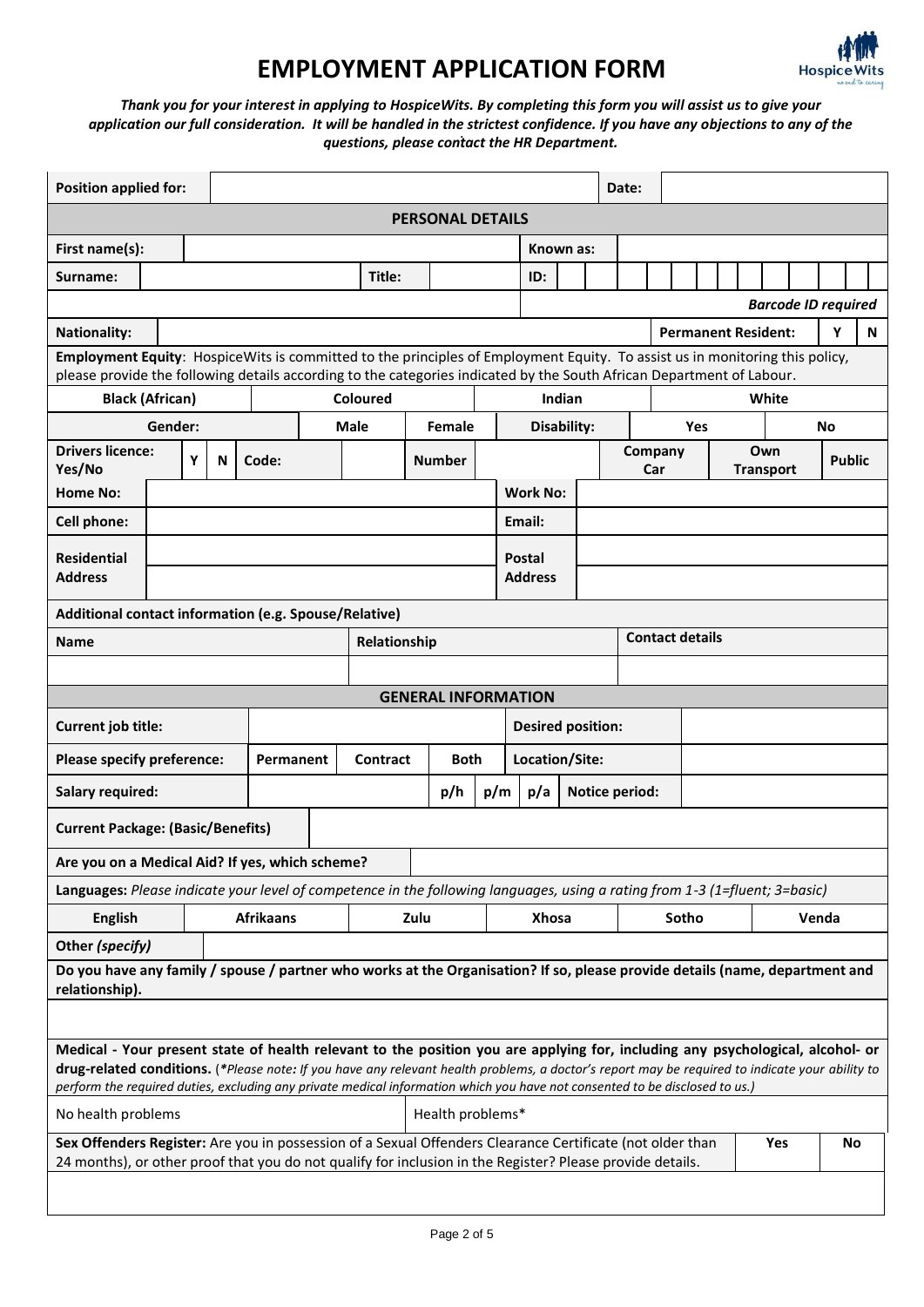| <b>EDUCATION</b>                                                                     |                        |                                                                  |                                                                                               |                                   |  |                                                          |                       |  |  |  |  |  |  |
|--------------------------------------------------------------------------------------|------------------------|------------------------------------------------------------------|-----------------------------------------------------------------------------------------------|-----------------------------------|--|----------------------------------------------------------|-----------------------|--|--|--|--|--|--|
| <b>Name of Last School Attended</b>                                                  |                        | <b>Highest Standard Attained</b>                                 |                                                                                               |                                   |  |                                                          | From (year) to (year) |  |  |  |  |  |  |
|                                                                                      |                        |                                                                  |                                                                                               |                                   |  |                                                          |                       |  |  |  |  |  |  |
|                                                                                      |                        | <b>TERTIARY EDUCATION</b>                                        |                                                                                               |                                   |  |                                                          |                       |  |  |  |  |  |  |
| Degree/Diploma/Course/<br>Qualification                                              |                        | <b>Name of Institution</b>                                       |                                                                                               | <b>Student number</b>             |  | From/To (year)                                           | Results (pass/fail)   |  |  |  |  |  |  |
|                                                                                      |                        |                                                                  |                                                                                               |                                   |  |                                                          |                       |  |  |  |  |  |  |
|                                                                                      |                        |                                                                  |                                                                                               |                                   |  |                                                          |                       |  |  |  |  |  |  |
|                                                                                      |                        | <b>EXPERIENCE / PRIOR LEARNING / SPECIFIC TRAINING OR SKILLS</b> |                                                                                               |                                   |  |                                                          |                       |  |  |  |  |  |  |
|                                                                                      |                        |                                                                  |                                                                                               |                                   |  |                                                          |                       |  |  |  |  |  |  |
| <b>EMPLOYMENT HISTORY (Current and previous two employers)</b>                       |                        |                                                                  |                                                                                               |                                   |  |                                                          |                       |  |  |  |  |  |  |
| <b>Employer (Current or</b><br>most recent)                                          | <b>Title/ Position</b> | Dates of<br>service                                              | <b>Key responsibilities</b>                                                                   |                                   |  |                                                          |                       |  |  |  |  |  |  |
|                                                                                      |                        |                                                                  |                                                                                               |                                   |  |                                                          |                       |  |  |  |  |  |  |
| <b>Reason for leaving</b>                                                            |                        |                                                                  | Permission to contact superior (provide name and contact<br>details.). If no, please explain. |                                   |  |                                                          |                       |  |  |  |  |  |  |
|                                                                                      |                        |                                                                  |                                                                                               |                                   |  |                                                          |                       |  |  |  |  |  |  |
| <b>Employer (Previous)</b>                                                           | <b>Title/ Position</b> | Dates of<br>service                                              |                                                                                               | <b>Key responsibilities</b>       |  |                                                          |                       |  |  |  |  |  |  |
|                                                                                      |                        |                                                                  |                                                                                               |                                   |  |                                                          |                       |  |  |  |  |  |  |
| <b>Reason for leaving</b>                                                            |                        |                                                                  |                                                                                               | details.). If no, please explain. |  | Permission to contact superior (provide name and contact |                       |  |  |  |  |  |  |
|                                                                                      |                        |                                                                  |                                                                                               |                                   |  |                                                          |                       |  |  |  |  |  |  |
| <b>Employer (Previous)</b>                                                           | <b>Title/ Position</b> | Dates of<br>service                                              | <b>Key responsibilities</b>                                                                   |                                   |  |                                                          |                       |  |  |  |  |  |  |
|                                                                                      |                        |                                                                  |                                                                                               |                                   |  |                                                          |                       |  |  |  |  |  |  |
| <b>Reason for leaving</b>                                                            |                        |                                                                  |                                                                                               | details.). If no, please explain. |  | Permission to contact superior (provide name and contact |                       |  |  |  |  |  |  |
|                                                                                      |                        |                                                                  |                                                                                               |                                   |  |                                                          |                       |  |  |  |  |  |  |
| REFEREES: Please provide names and contact details of Referees who can be contacted. |                        |                                                                  |                                                                                               |                                   |  |                                                          |                       |  |  |  |  |  |  |
| Name                                                                                 |                        | <b>Position</b>                                                  |                                                                                               |                                   |  | Telephone No. / E-mail address                           |                       |  |  |  |  |  |  |
|                                                                                      |                        |                                                                  |                                                                                               |                                   |  |                                                          |                       |  |  |  |  |  |  |
|                                                                                      |                        |                                                                  |                                                                                               |                                   |  |                                                          |                       |  |  |  |  |  |  |
|                                                                                      |                        |                                                                  |                                                                                               |                                   |  |                                                          |                       |  |  |  |  |  |  |